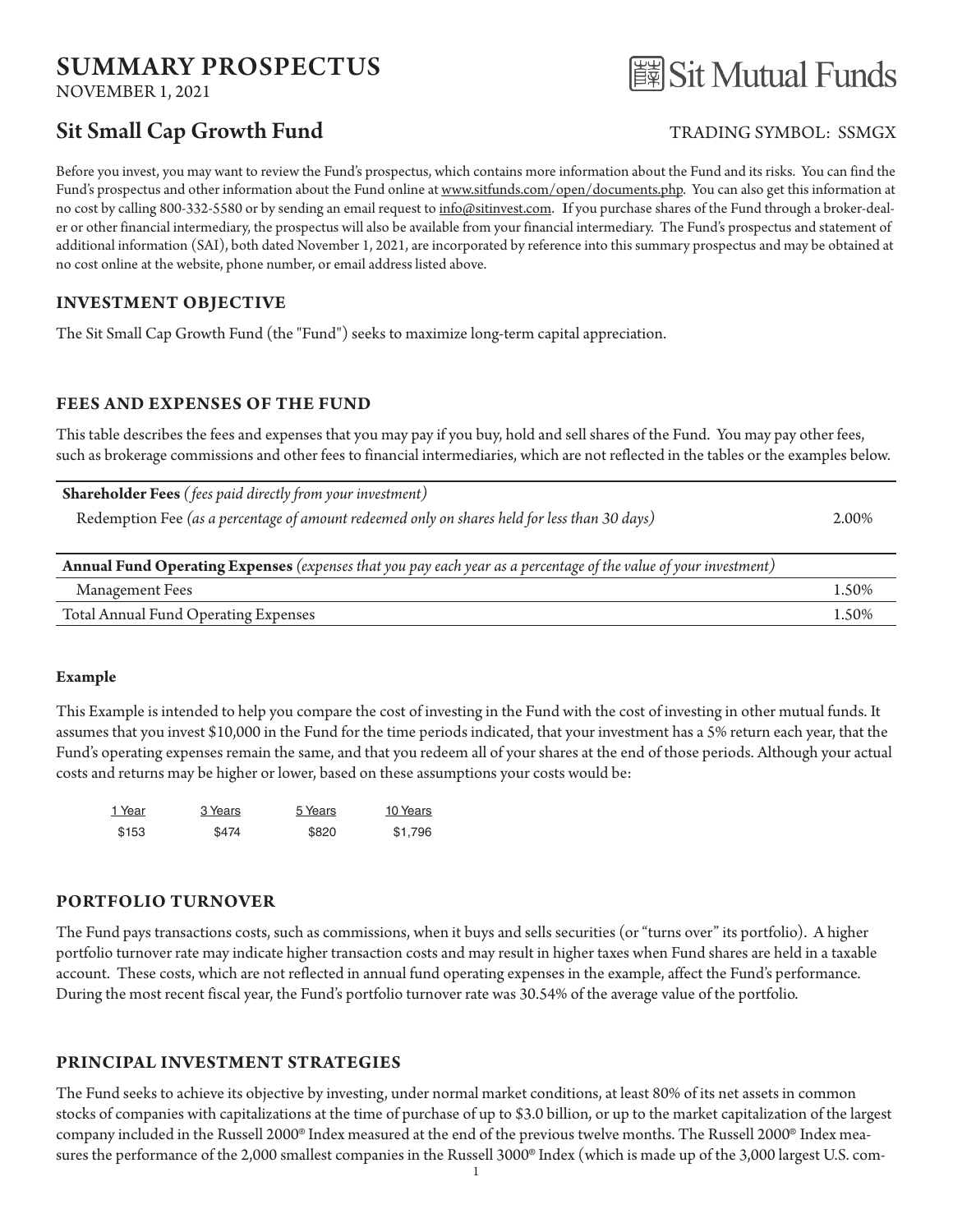panies based on total market capitalization). As of September 30, 2021, the market capitalization of the largest company included in the Russell 2000® Index measured at the end of the previous twelve months was \$25.5 billion.

Sit Investment Associates, Inc. (the "Adviser") invests in domestic growth-oriented small companies it believes exhibit the potential for superior growth. The Adviser believes that a company's earnings growth is the primary determinant of its potential long-term return and evaluates a company's potential for above average long-term earnings and revenue growth. Several factors are considered in the Adviser's evaluation of a company, including:

- › unique product or service,
- › growing product demand,
- › dominant and growing market share,
- › management experience and capabilities, and
- › strong financial condition.

When selling equity securities for the Fund, the Adviser considers several factors, including changes in a company's fundamentals and anticipated earnings.

The Fund may invest in open-end investment companies (mutual funds) and closed-end investment companies which invest in the same types of securities in which the Fund may invest directly.

# **PRINCIPAL INVESTMENT RISKS**

You could lose money by investing in the Fund. The principal risks of investing in the Fund are listed below. Different risks may be more significant at different times, depending on market conditions or other factors.

› Market Risk: The market value of securities may fall, sometimes rapidly and unpredictably. These declines may be due to factors affecting a particular issuer, or the result of, among other things, political, regulatory, market, economic or social developments affecting the markets(s) generally. Local, regional or global events such as war, acts of terrorism, the spread of infectious illness or other public health issues, recessions, or other events could have a significant impact on the Fund and its investments and potentially increase the risks described herein.

The public health crisis caused by the novel coronavirus disease known as COVID-19 has severely impacted business activity in virtually all economies, markets, and sectors and negatively impacted the value of many financial and other assets. The COVID-19 outbreak has resulted in numerous disruptions, including travel and border restrictions, quarantines, supply chain disruptions, lower consumer demand and general market uncertainty. These events could have a significant impact on the Fund's performance, as well as the performance and viability of issuers in which it invests. Although vaccines for COVID-19 are becoming more widely available, the full extent and duration of the COVID-19 outbreak and its effects cannot be determined with certainty. Similar consequences could arise as a result of the spread of other infectious diseases.

- › Small Cap Stock Risk: Stocks of smaller companies involve substantial risk. Prices of small cap stocks may be subject to more abrupt or erratic market movements than stocks of larger, more established companies. Additionally, for certain small cap stocks, there may also be limited liquidity, or trading opportunities at a favorable price or time.
- › Growth Style Investing Risk: Different types of stocks tend to shift into and out of favor with stock market investors depending on market and economic conditions. The Fund invests in growth style stocks. The Fund's performance may at times be better or worse than the performance of funds that focus on other types of stocks or that have a broader investment style.
- › Sector Risk: To the extent the Fund invests a significant portion of its assets in the securities of companies in the same sector of the market or region, an adverse economic, business or political development affecting that sector or region may affect the value of the Fund's investments more, and the Fund's investments may be more volatile, than if its investments were not so concentrated in such economic sector or geographic region.
- › Investment Company Risk: To the extent that the Fund invests in shares of another investment company, it will indirectly absorb its pro rata share of such investment company's operation expenses, including investment advisory and administrative fees, which will reduce the Fund's return on such investment relative to investment alternatives that do not include such expenses. In addition, the ability of the Fund to achieve its investment objective will partially depend upon the ability of the acquired fund to achieve its investment objective.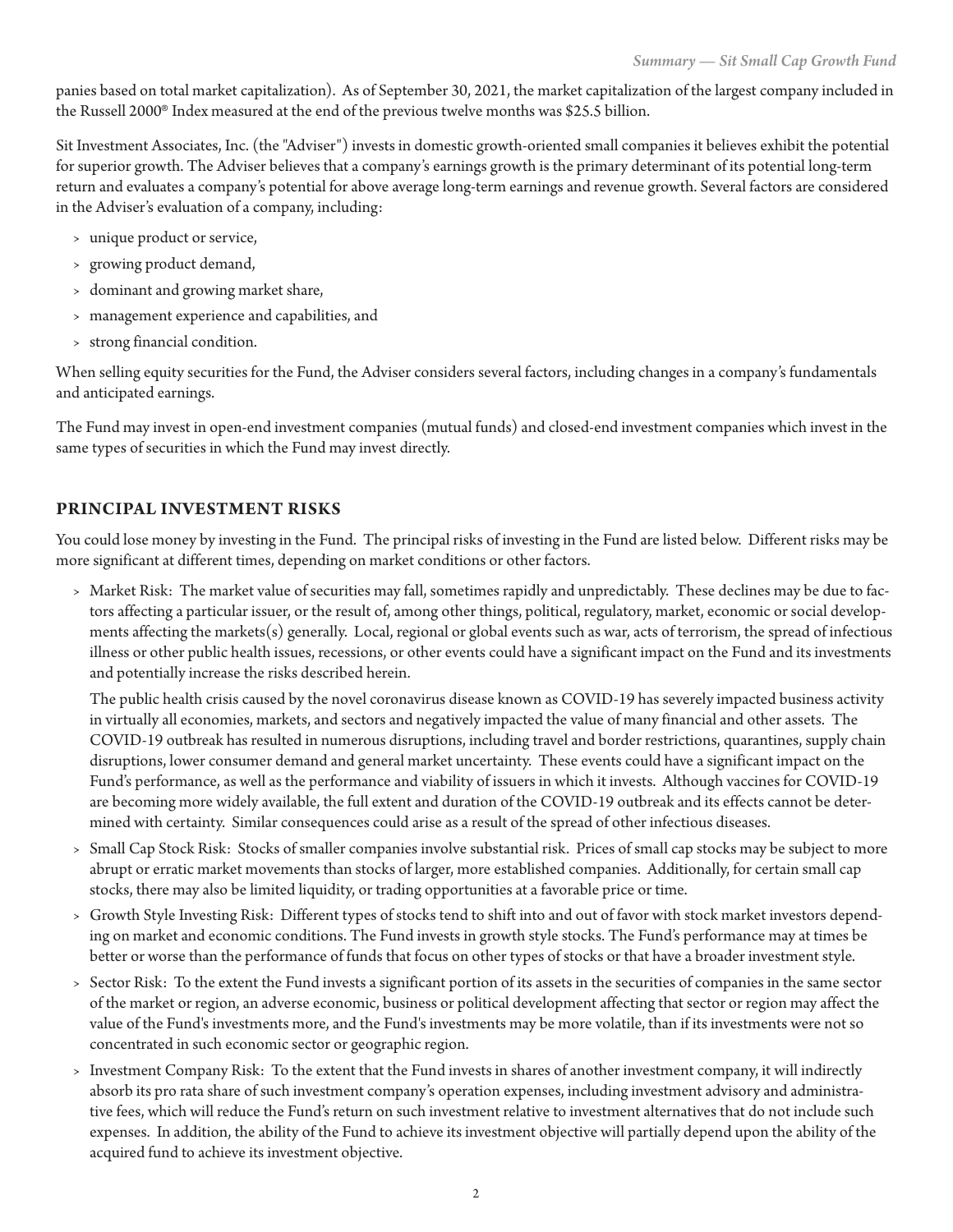- › Management Risk: A strategy used by the investment management team may not produce the intended results.
- › Cybersecurity Risk: Cybersecurity breaches may allow an unauthorized party to gain access to Fund assets, shareholder data, or proprietary information, or cause the Fund and/or its service providers to suffer data corruption or lose operational functionality.

#### **HISTORICAL PERFORMANCE**

The following bar chart and table provide information on the Fund's volatility and performance. The Fund's past performance before and after taxes is not necessarily an indication of how the Fund will perform in the future. The bar chart below is intended to provide you with an indication of the risks of investing in the Fund by showing changes in the Fund's performance from year to year.

The table below compares the Fund's performance over different time periods to that of the Fund's benchmark index, which is a broad measure of market performance. After-tax returns are calculated using historical highest individual federal marginal income tax rates and do not reflect the impact of state and local taxes. Actual after-tax returns depend on an investor's tax situation and may differ from those shown. After-tax returns shown are not relevant to investors who hold their Fund shares through tax-deferred arrangements, such as  $401(k)$  plans or individual retirement accounts.

The performance information reflects Fund expenses, and assumes that all distributions have been reinvested. The benchmark is an unmanaged index, has no expenses, and it is not possible to invest directly in an index. Updated performance information is available at the Fund's website at www.sitfunds.com or by calling 800-332-5580.



#### **Annual Total Returns for calendar years ended December 31**

Best Quarter: 28.33% (2Q20) Worst Quarter: -20.53% (4Q18)

#### **Average Annual Total Returns for periods ended December 31, 2020**

| <b>Sit Small Cap Growth Fund</b>                                                           | 1 Year    | 5 Years   | 10 Years  |
|--------------------------------------------------------------------------------------------|-----------|-----------|-----------|
| Return before taxes                                                                        | $35.93\%$ | $13.44\%$ | $10.88\%$ |
| Return after taxes on distributions                                                        | 34.84%    | $12.26\%$ | $9.99\%$  |
| Return after taxes on distributions and sale of Fund shares                                | 22.03%    | $10.47\%$ | 8.89%     |
| Russell 2000 <sup>®</sup> Growth Index (reflects no deduction for fees, expenses or taxes) | 34.63%    | 16.36%    | 9.20%     |